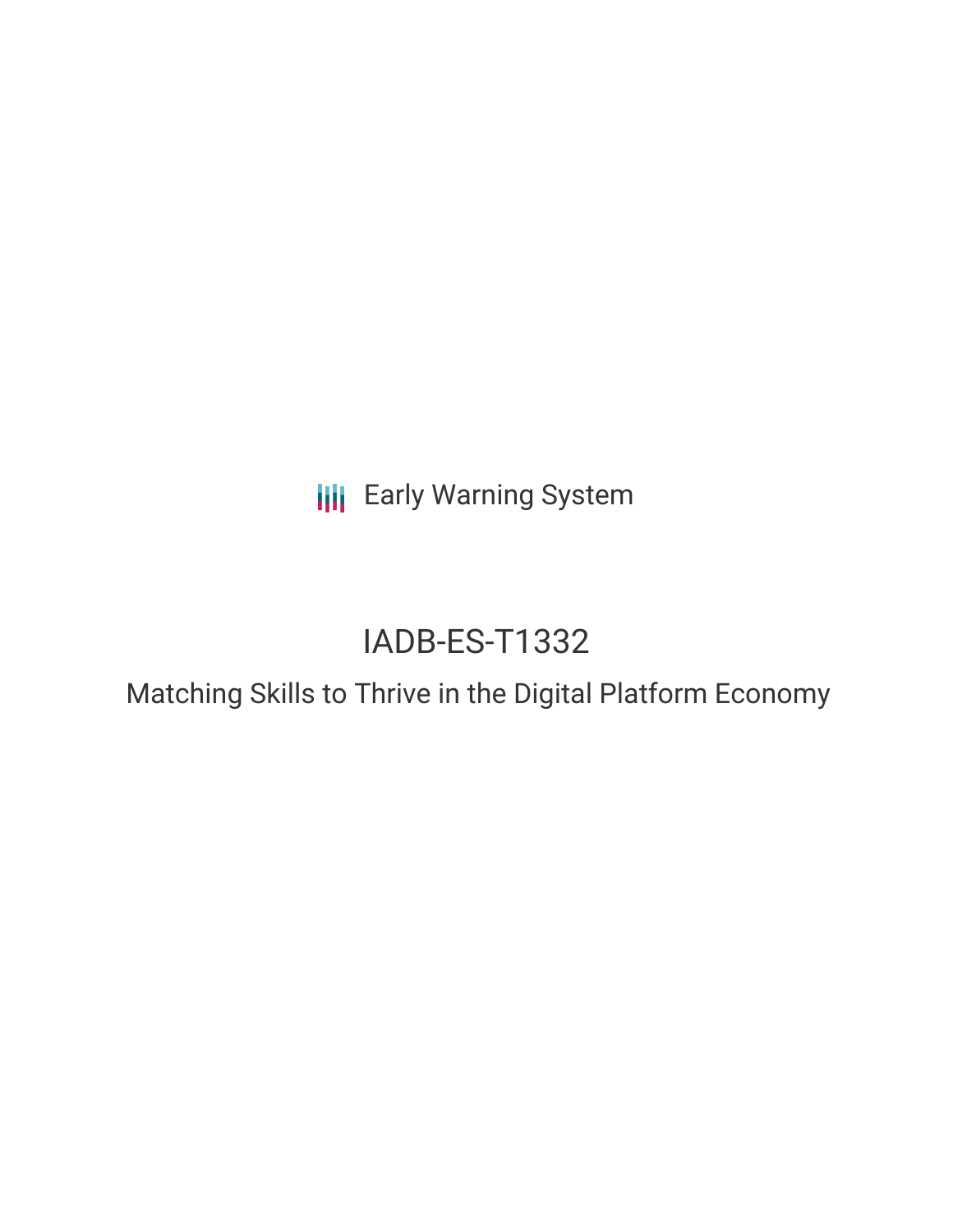

# **Quick Facts**

| El Salvador                               |
|-------------------------------------------|
| Inter-American Development Bank (IADB)    |
| Approved                                  |
| U                                         |
| Government of El Salvador                 |
| Law and Government, Technical Cooperation |
| Grant                                     |
| $$0.45$ million                           |
|                                           |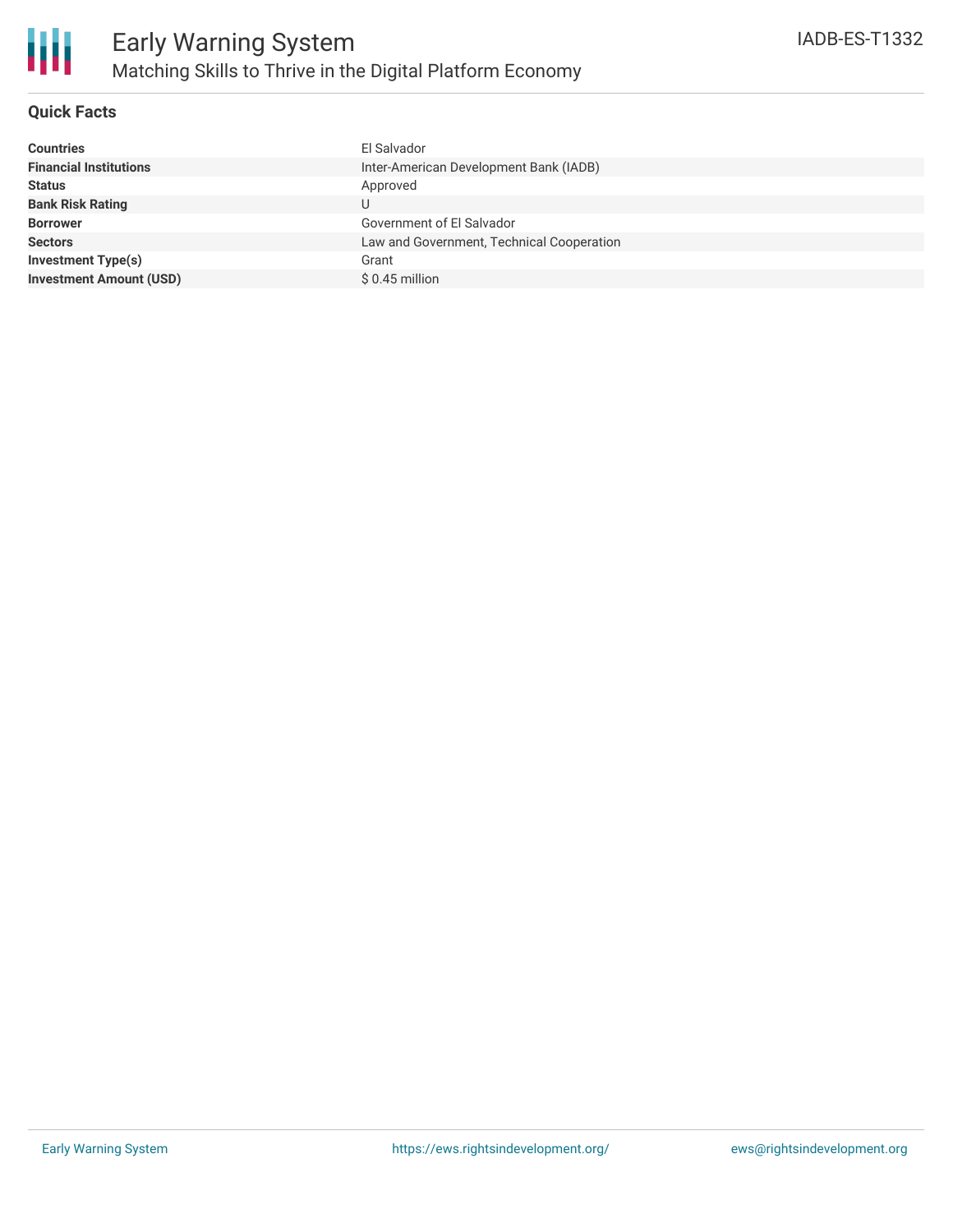

# **Project Description**

The objective of the technical cooperation is to develop digital freelance readiness for young Salvadorians in order to increase their employability in a growing sector of the economy (the digital platform economy).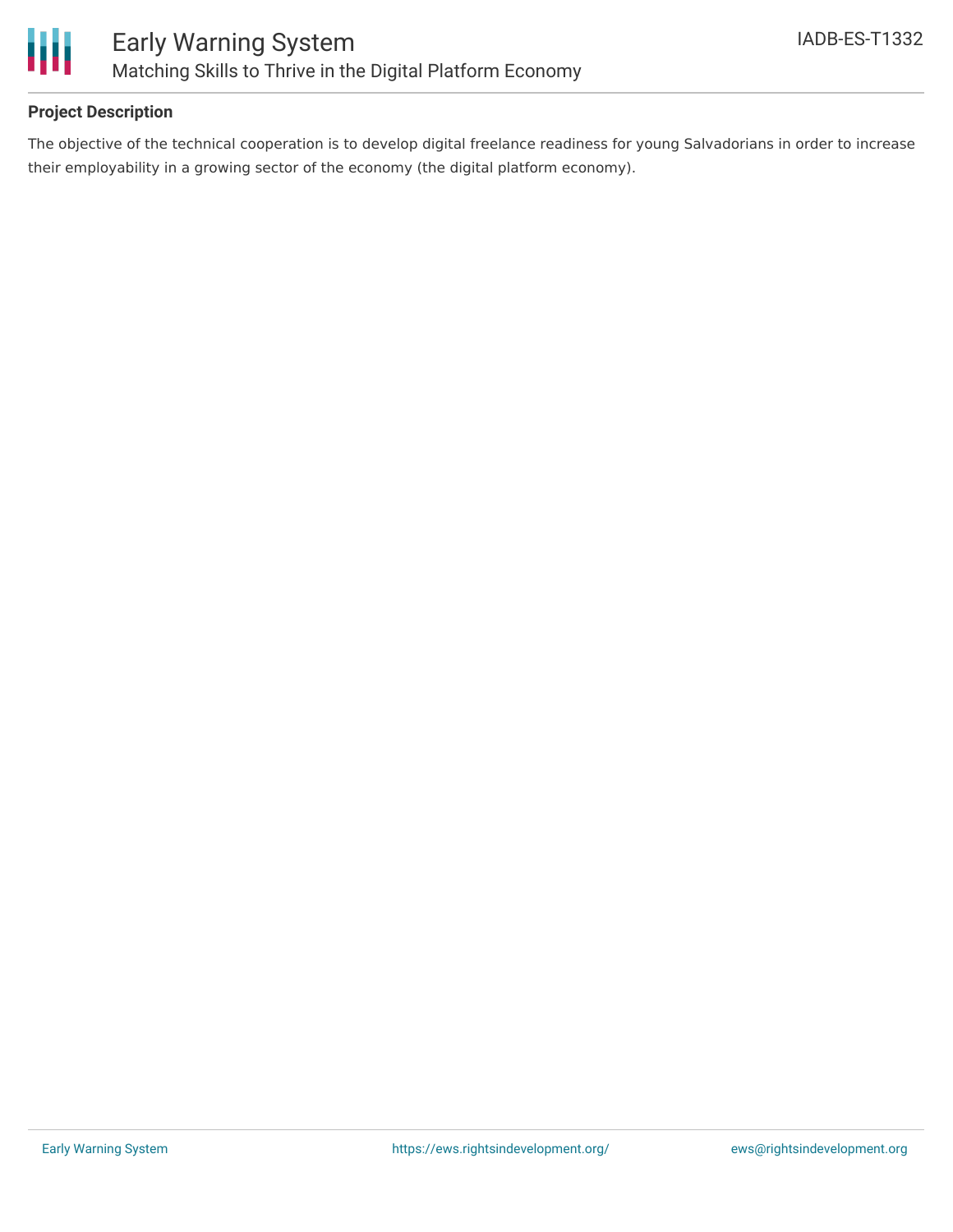

### **Investment Description**

• Inter-American Development Bank (IADB)